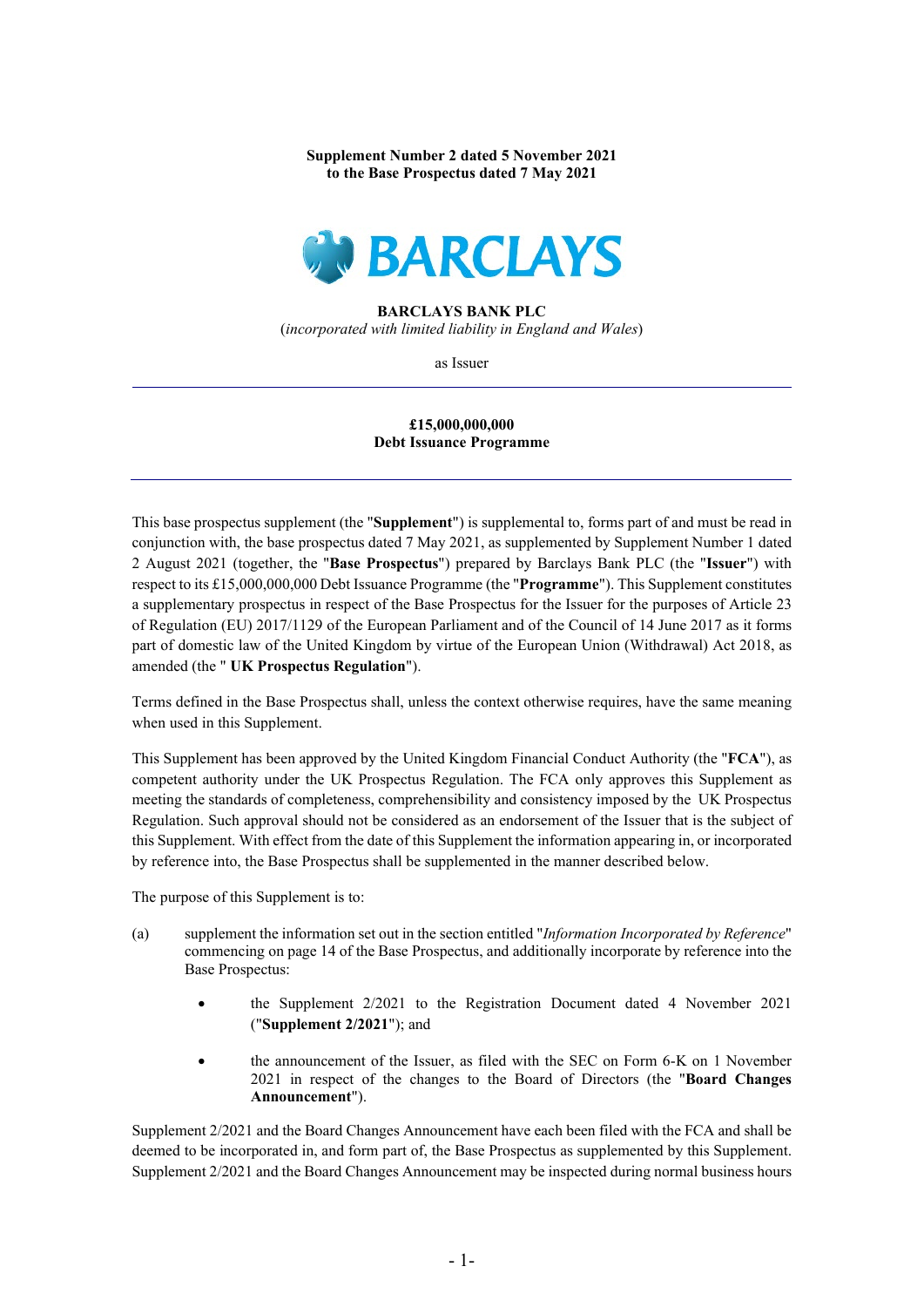at Barclays Treasury, 1 Churchill Place, London, E14 5HP, United Kingdom and at the specified office of the Principal Paying Agent, at One Canada Square, London, E14 5AL, United Kingdom during the life of the Notes issued pursuant to the Base Prospectus. Supplement 2/2021 is also available in electronic form at [https://www.home.barclays/barclays-investor-relations.html.](https://www.home.barclays/barclays-investor-relations.html) The Board Changes Announcement has also been filed with the SEC and is available in electronic form on the SEC's website at [https://www.sec.gov/Archives/edgar/data/0000312069/000165495421011543/a8709q.htm;](https://www.sec.gov/Archives/edgar/data/0000312069/000165495421011543/a8709q.htm) and

(b) amend the section entitled "*The Issuer, the Barclays Bank Group and the Group*" on page 101 of the Base Prospectus by deleting it in its entirety and replacing it with the following:

## "**THE ISSUER, THE BARCLAYS BANK GROUP AND THE GROUP**

For information in respect of the Issuer, the Barclays Bank Group and the Group, prospective investors are referred to the section entitled "*The Issuer, the Barclays Bank Group and the Group*" on pages 24 to 26 of the Registration Document, pages 3 to 4 of Supplement 1/2021 and pages 2 to 3 of Supplement 2/2021, which are referred to in, and incorporated by reference into, this Base Prospectus as set out in, "*Information Incorporated by Reference*" on page 14 of this Base Prospectus.".